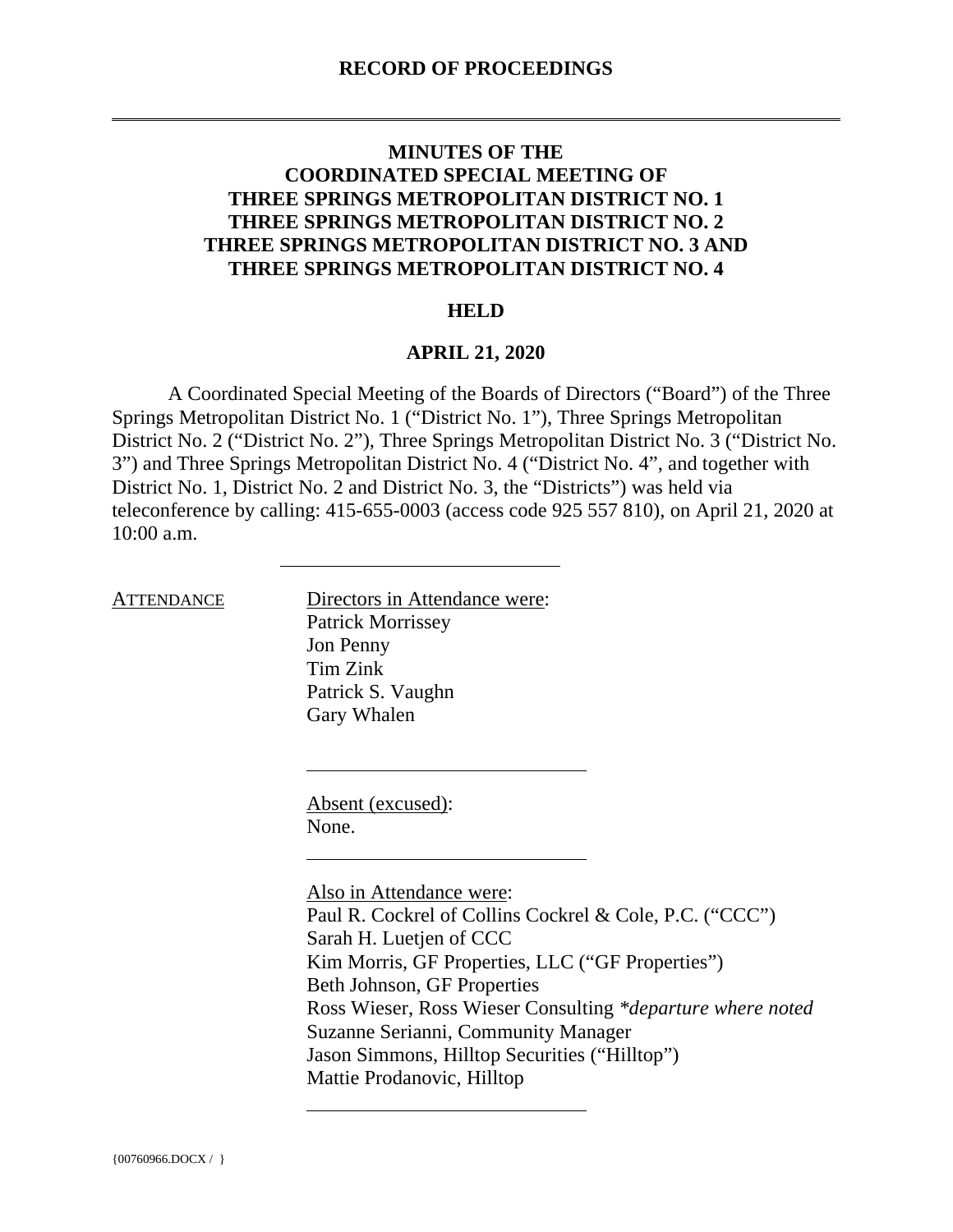#### CONFLICTS OF INTEREST Ms. Luetjen reported that general conflict of interest statements had previously been received from all directors and filed with the Secretary of State more than 72 hours in advance of the meeting,

disclosing potential conflicts of interest as follows.

Chairman Morrissey, is the President and COO of and employed by GF Properties Group, LLC ("GFP"), a Colorado limited liability company, which is affiliated with GRVP, LLC ("GRVP"), a Colorado limited liability company, which is the owner and master developer of all or a significant share of the developable real property within each of the Districts. Additionally, he is an authorized representative of Tierra Group, LLC ("Tierra"), which is the sole member of (i) GRVP and (ii) Tierra Vision Homes, LLC, Tierra Custom Homes, LLC, GFP Mercado, LLC, Confluence Durango, LLC and GFP 3S Apartments, LLC, related entities which own or will own and improve properties within the Districts. GFP, GRVP and Tierra (the "Companies") are each indirectly owned by the Southern Ute Indian Tribe (the "Tribe"). The Tribe is the sole member of GFMC, LLC ("GFMC"), which is the manager of each of the Companies. He is regularly authorized by GFMC to carry out various management activities of the Companies. Although he is an officer, employee and agent of the Companies, he is not an owner or creditor of the Companies, GFMC or the Tribe, nor does he have any other substantial financial interest in the Companies, GFMC or the Tribe.

Director Vaughn is the Operating Director – Non-Energy and an employee of the Southern Ute Indian Tribe Growth Fund, a division of the Tribe. The Tribe is the sole owner of GFP, which is affiliated with GRVP, a Colorado limited liability company, which is the owner and master developer of all or a significant share of the developable real property within the District. Additionally, he is an authorized representative of Tierra, which is the sole member of (i) GRVP and (ii) Tierra Vision Homes, LLC, Tierra Custom Homes, LLC, GFP Mercado, LLC, Confluence Durango, LLC and GFP 3S Apartments, LLC, related entities which own or will own and improve properties within the District. GFP, GRVP and Tierra are each directly or indirectly owned by the Tribe. The Tribe is the sole member of GFMC, which is the manager of each of the Companies. He is an authorized representative of GFMC for various business purposes. Although he is an officer, employee and agent of the Companies, he is not an owner or creditor of the Companies, GFMC or the Tribe, nor does he have any other substantial financial interest in the Companies,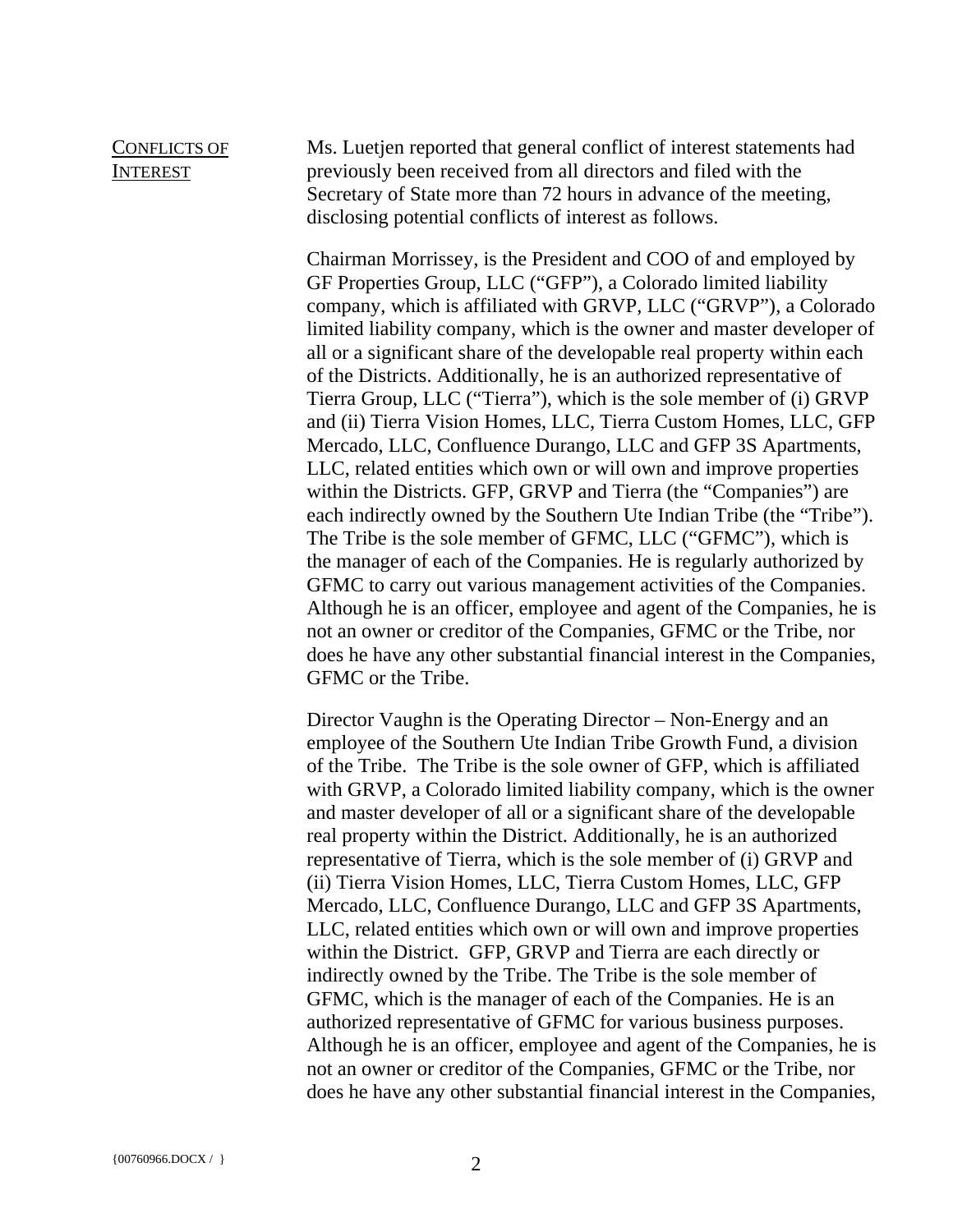GFMC or the Tribe.

Director Penny is employed by GFP. Additionally, he is an authorized representative of Tierra, which is the sole member of (i) GRVP and (ii) Tierra Vision Homes, LLC, Tierra Custom Homes, LLC, GFP Mercado, LLC, Confluence Durango, LLC and GFP 3S Apartments, LLC, related entities which own or will own and improve properties within the District. GFP, GRVP and Tierra are each directly or indirectly owned by the Tribe. The Tribe is the sole member of GFMC, which is the manager of each of the Companies. He is regularly authorized by GFMC to carry out various management activities of the Companies. Although he is an officer, employee and agent of the Companies, he is not an owner or creditor of the Companies, GFMC or the Tribe, nor does he have any other substantial financial interest in the Companies, GFMC or the Tribe.

Director Zink is also employed by GFP. Additionally, he is an authorized representative of Tierra, which is the sole member of (i) GRVP and (ii) Tierra Vision Homes, LLC, Tierra Custom Homes, LLC, GFP Mercado, LLC, Confluence Durango, LLC and GFP 3S Apartments, LLC, related entities which own or will own and improve properties within the District. GFP, GRVP and Tierra are each directly or indirectly owned by the Tribe. The Tribe is the sole member of GFMC, which is the manager of each of the Companies. He is regularly authorized by GFMC to carry out various management activities of the Companies. Although he is an officer, employee and agent of the Companies, he is not an owner or creditor of the Companies, GFMC or the Tribe, nor does he have any other substantial financial interest in the Companies, GFMC or the Tribe.

Director Whalen is also employed by GFP. Additionally, he is an authorized representative of Tierra, which is the sole member of (i) GRVP and (ii) Tierra Vision Homes, LLC, Tierra Custom Homes, LLC, GFP Mercado, LLC, Confluence Durango, LLC and GFP 3S Apartments, LLC, related entities which own or will own and improve properties within the District. GFP, GRVP and Tierra are each directly or indirectly owned by the Tribe. The Tribe is the sole member of GFMC, which is the manager of each of the Companies. He is regularly authorized by GFMC to carry out various management activities of the Companies. Although he is an officer, employee and agent of the Companies, he is not an owner or creditor of the Companies, GFMC or the Tribe, nor does he have any other substantial financial interest in the Companies, GFMC or the Tribe.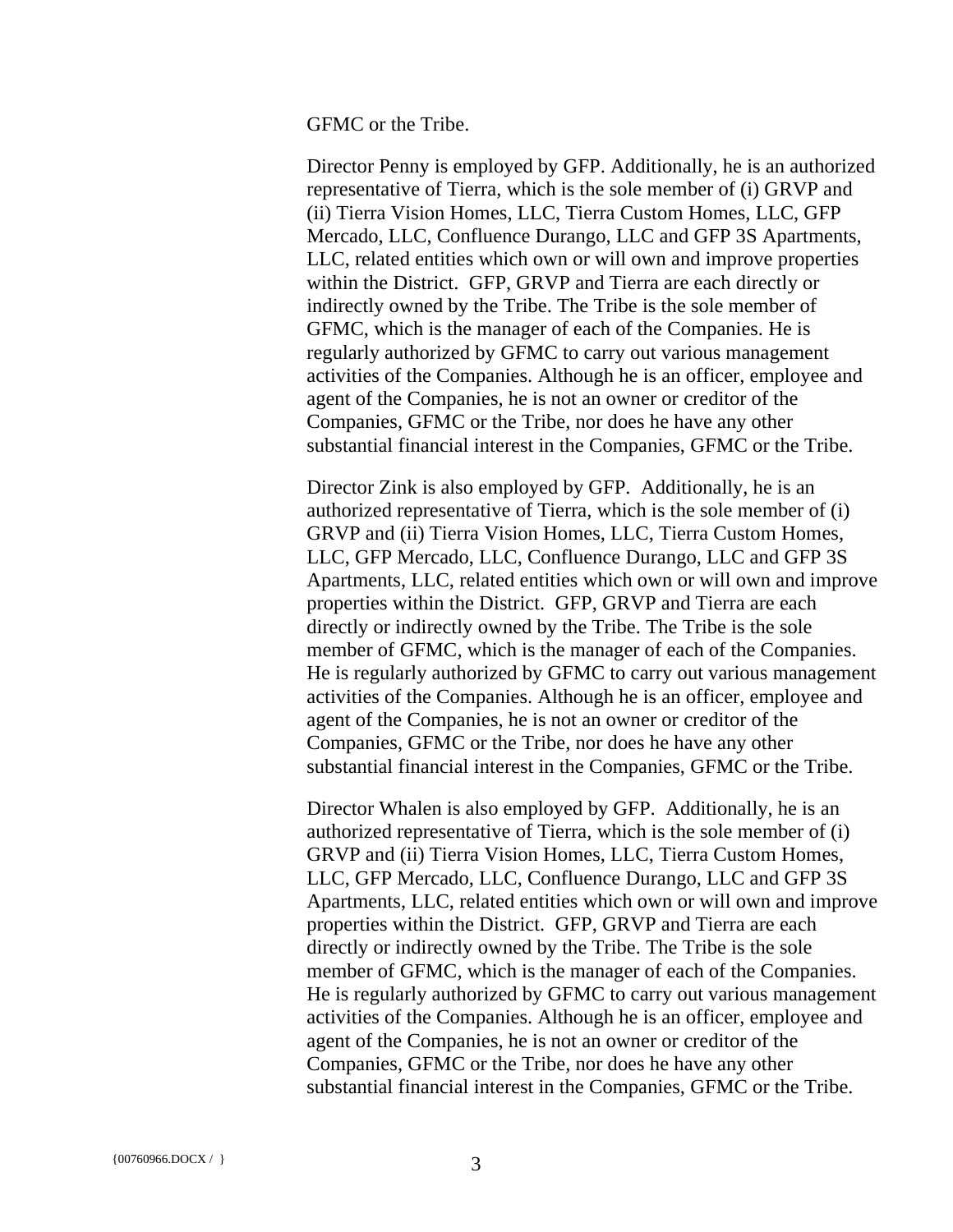|                                                          | All Directors present stated that the participation of at least three of<br>them in the meeting was necessary to obtain a quorum of the Board or<br>otherwise enable the Board to act; that written disclosures of such<br>potential conflicts of interest of each Director had been filed with the<br>Board and the Secretary of State in accordance with statutory<br>requirements; and that the nature of each Director's private interests<br>related to their employment and/or officership positions with the<br>above-mentioned entities. After each Director had summarily stated<br>for the record the fact and nature of his private interests and had<br>further stated that the determination to participate in voting or take<br>any other action on any contract or other matter in which he may have<br>a private interest would be made in compliance with Section 24-18-<br>$201(1)(b)(V)$ , C.R.S., on an ad hoc basis, the Board turned their<br>attention to the agenda items. |
|----------------------------------------------------------|----------------------------------------------------------------------------------------------------------------------------------------------------------------------------------------------------------------------------------------------------------------------------------------------------------------------------------------------------------------------------------------------------------------------------------------------------------------------------------------------------------------------------------------------------------------------------------------------------------------------------------------------------------------------------------------------------------------------------------------------------------------------------------------------------------------------------------------------------------------------------------------------------------------------------------------------------------------------------------------------------|
|                                                          | All Disclosure of Potential Conflict of Interest Statements previously<br>filed are deemed continuing for all purposes and are incorporated into<br>the record of the meeting.                                                                                                                                                                                                                                                                                                                                                                                                                                                                                                                                                                                                                                                                                                                                                                                                                     |
| <b>MINUTES</b>                                           | The Board reviewed the minutes of the March 26, 2020 Special<br>Meeting. After discussion and upon motion duly made by Director<br>Vaughn, seconded by Director Penny and unanimously carried, the<br>minutes of the meeting were approved as revised.                                                                                                                                                                                                                                                                                                                                                                                                                                                                                                                                                                                                                                                                                                                                             |
| <b>PUBLIC COMMENT</b>                                    | None.                                                                                                                                                                                                                                                                                                                                                                                                                                                                                                                                                                                                                                                                                                                                                                                                                                                                                                                                                                                              |
| FINANCIAL<br><b>REPORT</b>                               | This item was tabled until the next scheduled meeting.<br><i>*Ross Wieser then left the meeting.</i>                                                                                                                                                                                                                                                                                                                                                                                                                                                                                                                                                                                                                                                                                                                                                                                                                                                                                               |
| <b>RFP FOR</b><br><b>UNDERWRITING</b><br><b>SERVICES</b> | Mr. Simmons discussed the proposal process, the bids received, the<br>current market, and the structure and response for Underwriting<br>Services. He received responses from D.A. Davidson & Co., Stifel,<br>Piper Sandler, and Wells Fargo. Mr. Simmons then discussed each<br>proposal. As recommended by Mr. Simmons and after further<br>discussion and upon motion duly made by Chairman Morrissey,<br>seconded by Director Penny and unanimously carried, the Board                                                                                                                                                                                                                                                                                                                                                                                                                                                                                                                         |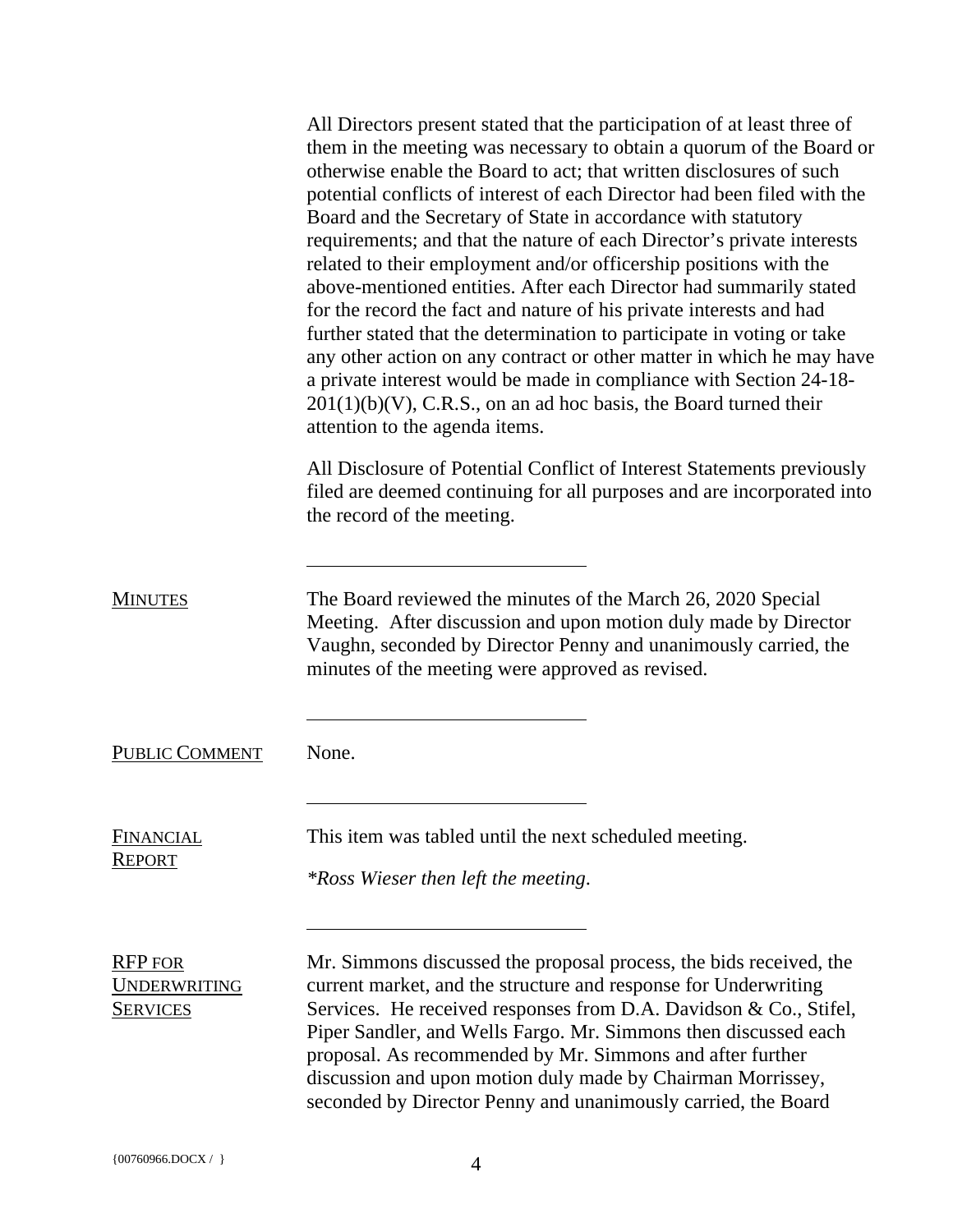authorized Mr. Simmons to move forward with the engagement of Wells Fargo as Lead Underwriter and Piper Sandler as Co-Underwriter for the upcoming 2020 Bond Issuance.

**DEVELOPMENT REPORT** 

None.

**MEETING** ADJOURNED There being no further business to come before the Board at this time, the meeting was adjourned.

Respectfully submitted,

Sarah H. Luetjen, Secretary for the Meeting